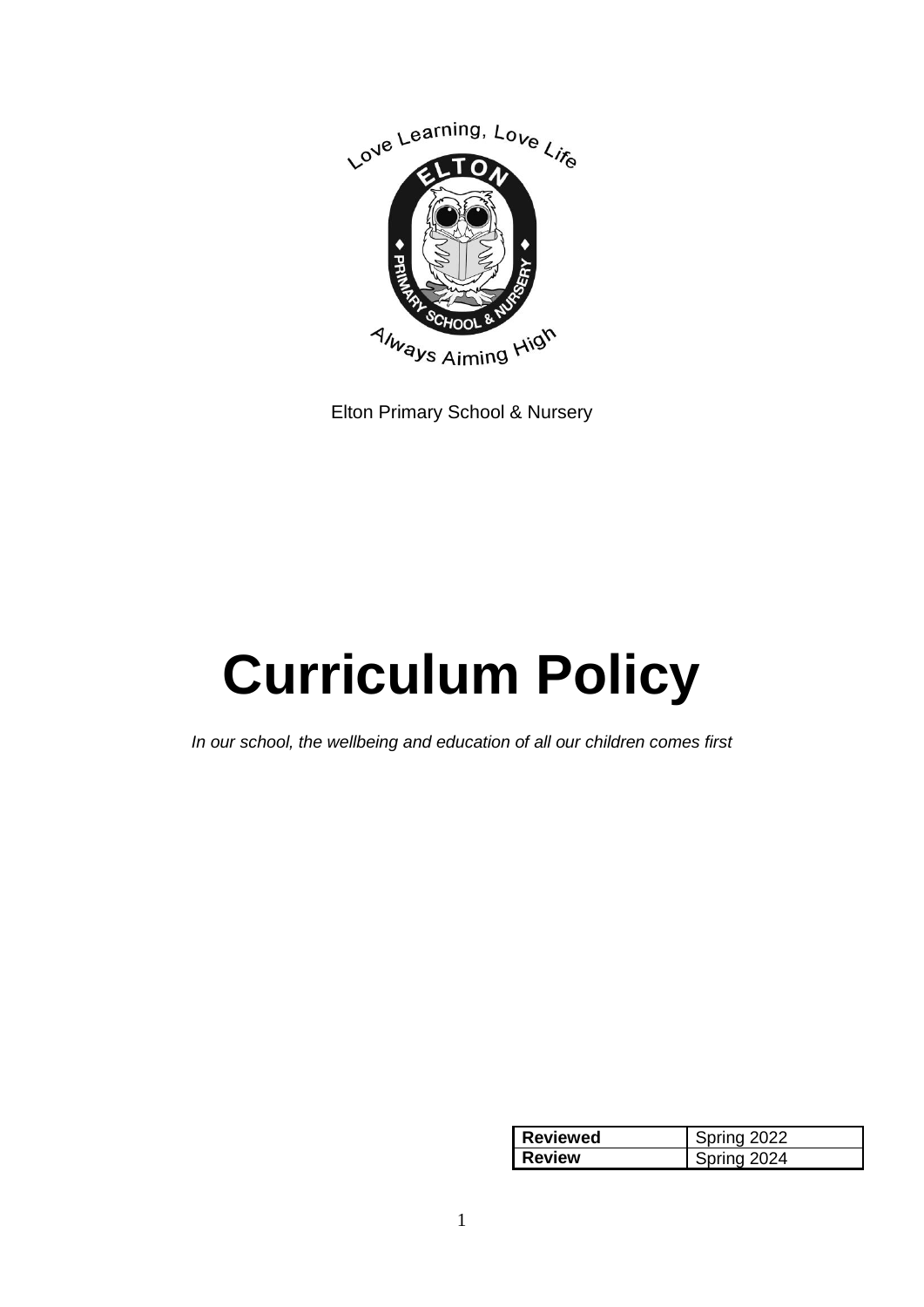## **RATIONALE**

This document is a statement of the aims, principles and strategies used for the development of the curriculum undertaken within Elton Primary School and Nursery. The policy aims to take into account diversity and provide equality of opportunity.

#### **INTRODUCTION**

The curriculum includes not only the formal requirements of the National Curriculum (2014), but also the enrichment opportunities we provide to develop the independence and responsibility of all of our pupils. We ensure that all children have a broad, balanced and relevant education which provides continuity and progression and takes individual differences into account and reflects the community in which we live.

#### **AIMS**

Staff and governors together identified what the intentions of our curriculum would be. The skills and attitudes we want our curriculum develop in our children are:

- 1. To build resilience to have the confidence to have a go, to be prepared to make mistakes, to try other approaches and not give up
- 2. To develop respect for oneself and others; and empathy for issues people face both locally and globally
- 3. To know how to be healthy both mentally and physically
- 4. To develop team work skills to have the ability to work with every other child
- 5. To foster a sense of inquisitiveness a level of curiosity, to question things and develop critical thinking
- 6. To become independent in how they approach, research and present work
- 7. To be fully engaged and enjoy their learning
- 8. To be able to confidently and creatively express themselves artistically, mathematically, digitally, verbally and in written format.

#### **CURRICULUM ORGANISATION**

- a. The National Curriculum (2014) is taught to all pupils in Y1, 2,3,4,5 and 6.
- b. The school uses "Pathways to Write" planning for English, "Pathways to Read" for reading and "White Rose" for maths.
- c. Foundation subjects are organised so that their content matches the texts we are reading in English lessons wherever possible.
- d. The school uses schemes as the basis for planning of the following subjects:
	- French Primary Languages Network
	- Music Charanga
	- Computing Mr Andrews Online
	- PE– Complete PE
	- RE Cheshire West and Chester Agreed Syllabus
	- Science Switched On Science
- e. In the other subjects, subject leaders have mapped out skills and objectives that are to be taught in each year group to ensure a cohesive curriculum in which skills are built upon systematically.
- f. Each curriculum subject has a teacher designated as the "Subject Leader" and a governor is designated for each subject too.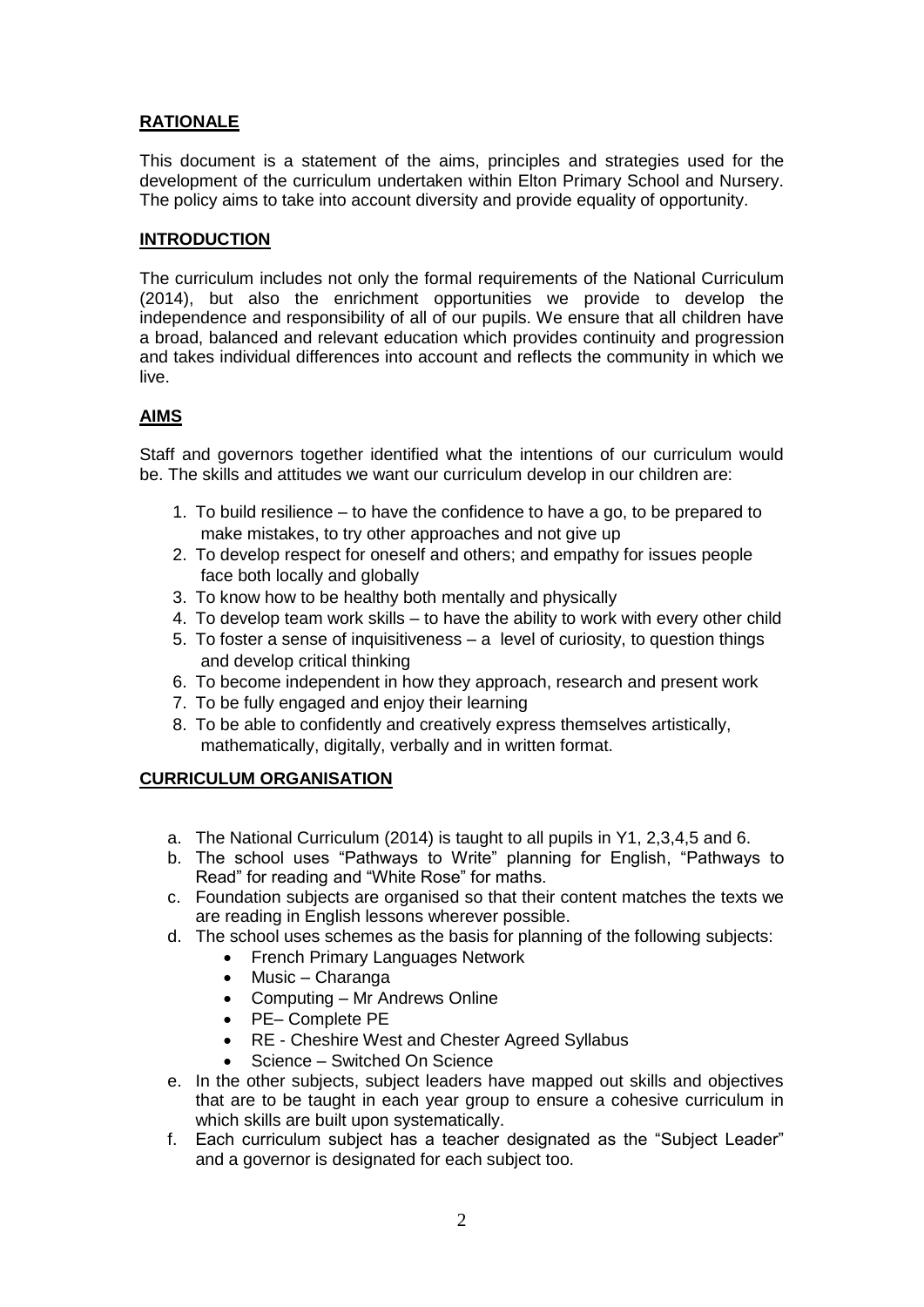- g. The subject leader will be in charge of ensuring their subject is coherently planned and sequenced to develop cumulatively sufficient knowledge and skills across the whole school.
- h. Subject leaders monitor their subjects through lesson observations and dropins, through planning and book scrutinies; and through discussions with children. They report back termly to their designated governor.
- i. Teachers create "Knowledge Organisers" for all foundation subjects– these detail the key knowledge the children will gain during the topics. These our shared with parents – along with Learning Leaflets that detail the half-termly units that will be covered.

## **STRATEGIES**

- We teach healthy lifestyles through activities such as active dinner and break activities, two hours of PE each week, lots of inter-school activities and clubs, the use of sports coaches in lessons and at dinner time, Christopher Winter relationship lessons, Philosophy for Children (P4C) lessons, e-safety topics and Safer Internet Day, railway safety talks…
- We aim to build confidence, self-worth, respect and empathy through weekly P4C lessons which allow the children to express their opinions and respond to those of their peers.
- We build teamwork through group work and by cross key stage activity days in our school teams (Dee, Delamere, Beeston and Manley) such as on Safer Internet Day, World Book Day and during our Plastic Project.
- We aim to engage and enrich all our children's lives by building in opportunities for visits to places such as Chester Zoo, STEM festivals, Lego programming at the local science park, by working with local artists, by watching live performances performed in school and through residential visits in Years 2, 4 and 6.
- We aim to develop respect and empathy through spiritual, moral, social and cultural aspects of the children's lives by working with the church, having Reverend John and Friends in for religious assemblies, P4C discussions, through art projects with AgeUKCheshire...
- We aim to give children access to technology through iPads, PCs, laptops and IWB – allowing them to explore ideas through coding and multimedia presentations.
- We enrich our curriculum by utilising expert skills in areas like French, Science, DT, PE, computing and outdoor learning a sand when available.
- We aim to develop global awareness of issues by undertaking whole school projects such as our Zoo Project and Plastic Project.

### **ASSESSMENT**

Target Tracker is used across the school to assess all subject areas. We carry out regular NFER assessments across English and Maths for Y2 to Y6 to support Teacher assessments. Class Teachers record their assessments at the end of each term using Target Tracker. It is the responsibility of the Subject Leaders to monitor, evaluate and review their subject's data. Subject leaders then update their action plans termly based on the arising needs of their subjects.